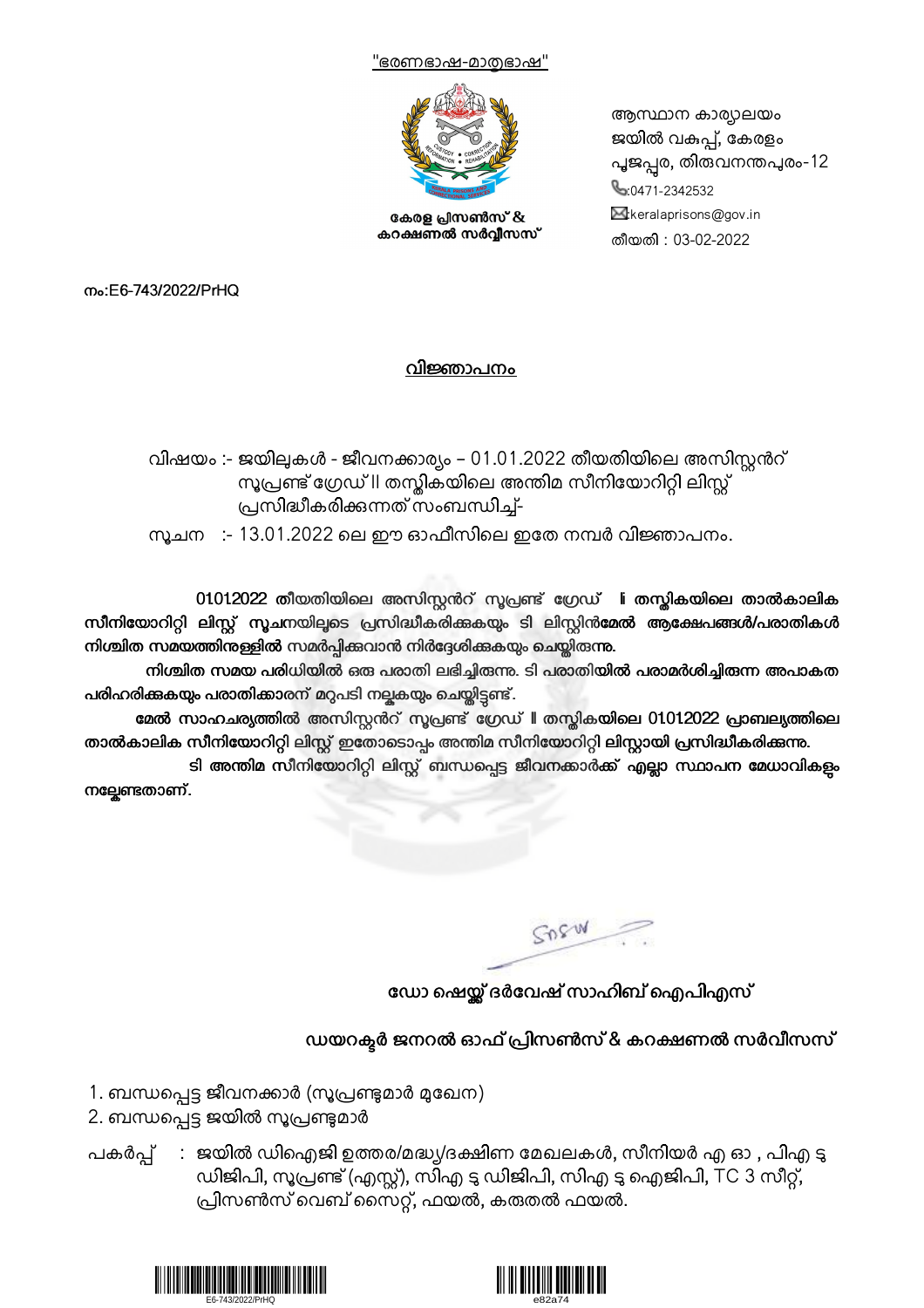## General\_E6-743/2022/PrHQ-466 Dated : 03-02-2022

|                        | Department of Prisons And Correctional Services, Kerala                                                             |                         |                   |                                                                |                                        |                                           |                                        |  |
|------------------------|---------------------------------------------------------------------------------------------------------------------|-------------------------|-------------------|----------------------------------------------------------------|----------------------------------------|-------------------------------------------|----------------------------------------|--|
|                        | Final Seniority List of Assistant Superintendent Grade -II as on 01.01.2022                                         |                         |                   |                                                                |                                        |                                           |                                        |  |
|                        | Cadre Strength - 66 (By Promotion - 85%, Transfer of Service - 15%)<br>100% - In the absence of candidates from TOS |                         |                   |                                                                |                                        |                                           |                                        |  |
| <b>SL</b><br><b>No</b> | Name                                                                                                                | Date of<br><b>Birth</b> | Qualif<br>ication | Date of<br>Regular<br>Appointment<br>to the<br>Present<br>Post | Quota<br>(By<br>promotion/<br>PSC/TOS) | Date of<br>Declaration<br>of<br>Probation | Remarks                                |  |
| 1                      | M K Haneefa                                                                                                         | 25.01.1969              | <b>SSLC</b>       | 30.01.2019                                                     | By<br>Promotion                        |                                           | vice P V Eliyas<br>promoted            |  |
| $\overline{2}$         | Babu S                                                                                                              | 20.04.1967              | <b>SSLC</b>       | 30.01.2019                                                     | By<br>Promotion                        |                                           | vice M V<br>Thomas<br>promoted         |  |
| 3                      | Hareendranathan<br>Κ                                                                                                | 25.07.1967              | <b>SSLC</b>       | 02.02.2019                                                     | By<br>Promotion                        |                                           | vice Johnson<br>Baby promoted          |  |
| 4                      | P C Sivaraman                                                                                                       | 05.10.1967              | <b>SSLC</b>       | 02.02.2019                                                     | By<br>Promotion                        |                                           | vice D Sunny<br>promoted               |  |
| 5                      | Biju K B                                                                                                            | 28.05.1971              | <b>SSLC</b>       | 01.03.2019                                                     | By<br>Promotion                        |                                           | vice Lalji K S<br>retired              |  |
| 6                      | Ramachandran V                                                                                                      | 31.05.1968              | <b>SSLC</b>       | 02.05.2019                                                     | By<br>Promotion                        |                                           | vice MK<br>Balakrishnan<br>promoted    |  |
| 7                      | A Sasidharan                                                                                                        | 28.01.1966              | <b>SSLC</b>       | a.<br>01.06.2019                                               | By<br>Promotion                        |                                           | vice V<br>Sreekandan<br>Nair retired   |  |
| 8                      | K Madhavan                                                                                                          | 20.03.1967              | <b>SSLC</b>       | 01.06.2019                                                     | By<br>Promotion                        |                                           | vice V Vaiju<br>retired                |  |
| 9                      | Eldo P Y                                                                                                            | 29.02.1968              | <b>SSLC</b>       | 02.07.2019                                                     | By<br>Promotion                        |                                           | vice<br>Rajasekharan<br>Nair promoted  |  |
| 10                     | V Appukutty                                                                                                         | 10.04.1971              | <b>SSLC</b>       | 02.07.2019                                                     | By<br>Promotion                        |                                           | vice Esidor Joy<br>promoted            |  |
| 11                     | N Unnikrishnan                                                                                                      | 08.03.1966              | <b>SSLC</b>       | 02.08.2019                                                     | By<br>Promotion                        |                                           | vice SA<br>Rasheed<br>Ahammad<br>promo |  |
| 12                     | K Antony                                                                                                            | 15.04.1966              | <b>SSLC</b>       | 07.08.2019                                                     | By<br>Promotion                        |                                           | vice G<br>Anilkumar<br>promoted        |  |
| 13                     | D R Ajayakumar                                                                                                      | 30.05.1967              | <b>SSLC</b>       | 07.08.2019                                                     | By<br>Promotion                        |                                           | vice Pradeep<br>Kumar<br>promoted      |  |



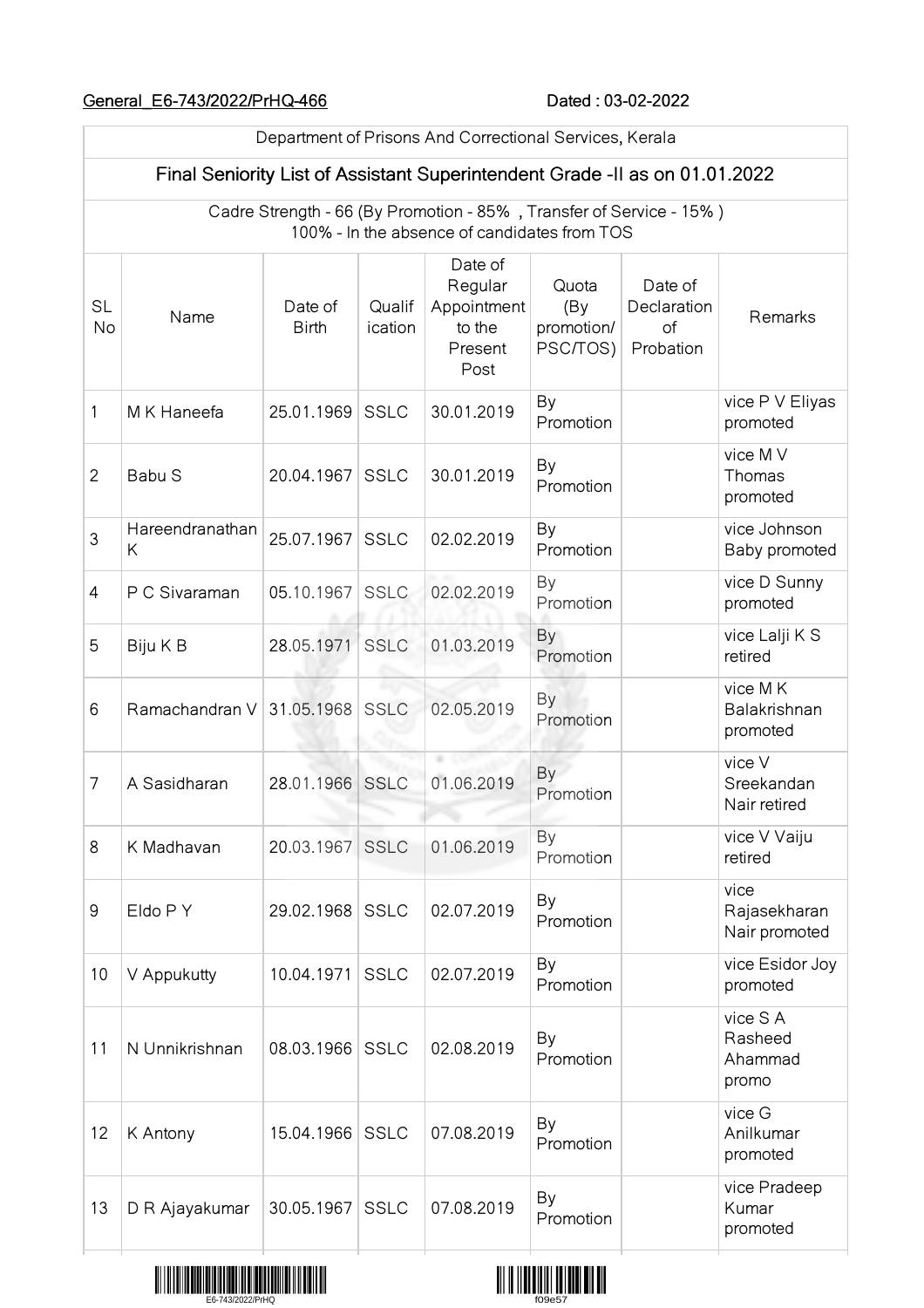| 14 | Asokan T                | 30.05.1967      | <b>SSLC</b> | 01.09.2019 | By<br>Promotion |            | vice B Asok<br>Kumar retired                    |
|----|-------------------------|-----------------|-------------|------------|-----------------|------------|-------------------------------------------------|
| 15 | Suresh V V              | 30.05.1969      | <b>SSLC</b> | 13.11.2019 | By<br>Promotion | 05.02.2021 | vice P B Asok<br>Kumar<br>promoted              |
| 16 | K P Rajesh              | 20.02.1969      | <b>SSLC</b> | 01.03.2020 | By<br>Promotion |            | Vice U<br>Ajayakumar<br>Promoted                |
| 17 | Ramesan K K             | 25.04.1968      | <b>SSLC</b> | 18.03.2020 | By<br>Promotion |            | Vice A Suresh<br>Kumar Expired<br>on 17-03-2020 |
| 18 | R Rajeev                | 02.05.1966      | <b>SSLC</b> | 15.04.2020 | By<br>Promotion |            | Vice Narendran<br>P M promoted                  |
| 19 | Babu Nair N             | 31.05.1966      | <b>SSLC</b> | 18.04.2020 | By<br>Promotion |            | Vice K<br>Krishnaprasad<br>promoted             |
| 20 | Abdul Basheer N<br>Κ    | 18.05.1971      | <b>SSLC</b> | 01.05.2020 | By<br>Promotion |            | Vice MK<br>Kailasan retired                     |
| 21 | V N Suresh<br>Kumar     | 28.05.1967      | <b>SSLC</b> | 02.05.2020 | By<br>Promotion |            | Vice C V<br>Manikantan<br>Nair promoted         |
| 22 | Ashokan<br>Thekkevettil | 16.04.1968 SSLC |             | 02.05.2020 | By<br>Promotion |            | Vice V<br>Udayakumar<br>promoted                |
| 23 | Unnikrishnan P          | 22.05.1969      | <b>SSLC</b> | 02.05.2020 | By<br>Promotion |            | Vice P<br>Sreeraman<br>promoted                 |
| 24 | Ramachandran K          | 31.05.1969 SSLC |             | 10.05.2020 | By<br>Promotion |            | Vice M<br>Shajimon<br>promoted                  |
| 25 | Ajith Koyilerian        | 06.05.1969      | <b>SSLC</b> | 31.05.2020 | By<br>Promotion |            | Vice Suresh<br>Babu B<br>Promoted               |
| 26 | Rajeevan K              | 27.05.1969      | <b>SSLC</b> | 01.06.2020 | By<br>Promotion |            | Vice K<br>Krishnan retired                      |
| 27 | K K Prabhakaran         | 25.12.1969      | <b>SSLC</b> | 02.06.2020 | By<br>Promotion |            | Vice S<br>Mahesan<br>promoted                   |
| 28 | Raveendran VT<br>Κ      | 08.04.1970      | <b>SSLC</b> | 02.06.2020 | By<br>Promotion | 02.06.2021 | Vice N Gopan<br>promoted                        |
| 29 | Arif K M                | 04.03.1969      | <b>SSLC</b> | 02.06.2020 | By<br>Promotion |            | Vice M<br>Surendran<br>promoted                 |
| 30 | Sajikumar J             | 22.05.1968      | <b>SSLC</b> | 02.06.2020 | By<br>Promotion | 02.06.2021 | Vice M<br>Sisukumar<br>promoted                 |
| 31 | Rajeevan V K            | 10.05.1967      | <b>SSLC</b> | 01.11.2020 | By<br>Promotion |            | Vice S Ansari<br>retired                        |
|    |                         |                 |             |            |                 |            |                                                 |



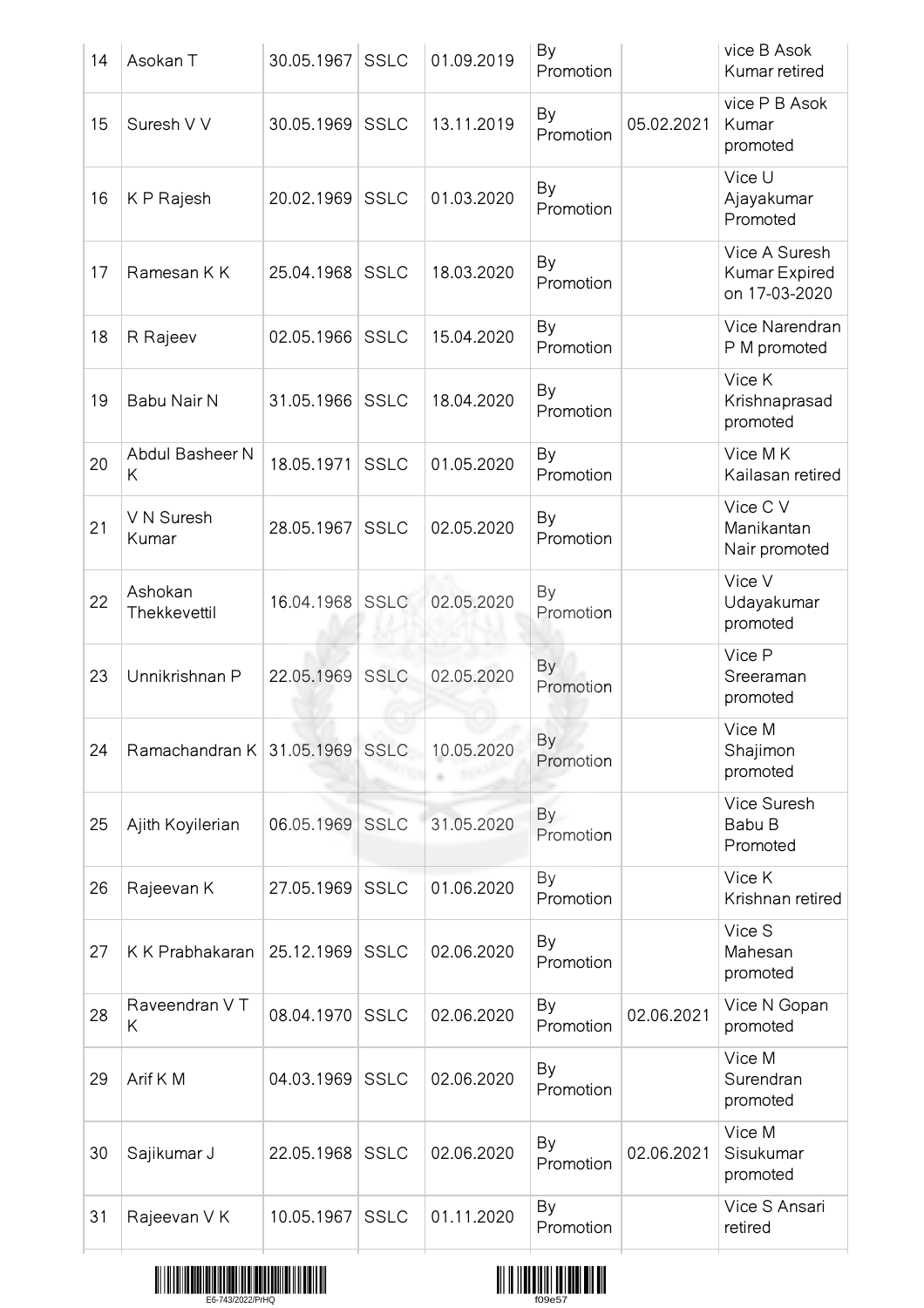| 32 | Navaz Babu V A               | 15.05.1971       | <b>SSLC</b> | 24.11.2020 | By<br>Promotion        | Vice K V<br>Sasidharan<br><b>LPR</b> |
|----|------------------------------|------------------|-------------|------------|------------------------|--------------------------------------|
| 33 | Manoj Jose                   | 31.05.1971       | <b>SSLC</b> | 01.01.2021 | By<br>Promotion        | vice Babu C T<br><b>LPR</b>          |
| 34 | Sujith Kumar V C             | 25.05.1967       | <b>BA</b>   | 02.02.2021 | By<br>Promotion        | vice S<br>Mohandas<br>promoted       |
| 35 | Haridasan M                  | 04.05.1969       | <b>SSLC</b> | 18.02.2021 | By<br>Promotion        | Thavanoor new<br>post                |
| 36 | Prabhakaran T A              | 30.05.1969       | <b>SSLC</b> | 18.02.2021 | By<br>Promotion        | Thavanoor new<br>post                |
| 37 | Anil Bose T                  | 30.05.1971       | MA, B<br>Ed | 18.02.2021 | By<br>Promotion        | Thavanoor new<br>post                |
| 38 | Abdul Jaleel T K             | 26.05.1968       | MA, B<br>Ed | 18.02.2021 | By<br>Promotion        | Thavanoor new<br>post                |
| 39 | Ramakrishnan V<br>Ρ          | 10.05.1968       | Degree      | 18.02.2021 | By<br>Promotion        | Thavanoor new<br>post                |
| 40 | Ramesan T K                  | 25.05.1969       | <b>SSLC</b> | 18.02.2021 | By<br>Promotion        | Thavanoor new<br>post                |
| 41 | Santhosh PT                  | 01.06.1971       | <b>BA</b>   | 18.02.2021 | By<br>Promotion        | Thavanoor new<br>post                |
| 42 | Ashraf A                     | 30.12.1968 M Com |             | 18.02.2021 | <b>By</b><br>Promotion | Thavanoor new<br>post                |
| 43 | Rajesh P R                   | 05.07.1977       | <b>SSLC</b> | 19.02.2021 | By<br>Promotion        | vice Othenan I<br>V promoted         |
| 44 | Rocky KO                     | 01.05.1968 SSLC  |             | 19.02.2021 | By<br>Promotion        | vice Priyan M<br>promoted            |
| 45 | Krishnan D                   | 30.05.1968 SSLC  |             | 10.04.2021 | By<br>Promotion        | vice<br>Sreenivasan M<br>Died        |
| 46 | Vincent K C                  | 22.05.1972 SSLC  |             | 01.05.2021 | By<br>Promotion        | vice<br>Ramabhadran<br>K R retired   |
| 47 | Sajeesh P N                  | 02.11.1968       | <b>SSLC</b> | 01.05.2021 | By<br>Promotion        | vice Satheesh<br>Kumar P retierd     |
| 48 | Satheesh Babu K   12.05.1974 |                  | <b>SSLC</b> | 02.05.2021 | By<br>Promotion        | vice D jayan<br>promoted             |
| 49 | Shanmukhan P K   20.03.1969  |                  | <b>SSLC</b> | 02.05.2021 | By<br>Promotion        | vice A<br>Saseendran<br>promoted     |
| 50 | Sunil S Kumar                | 30.05.1971       | <b>SSLC</b> | 01.06.2021 | By<br>Promotion        | vice V<br>Mmuhammad<br>retired       |
| 51 | Prabhan T                    | 15.04.1975 B Com |             | 01.06.2021 | By<br>Promotion        | vice<br>Muraleedharan<br>V M rtd     |
|    |                              |                  |             |            |                        |                                      |